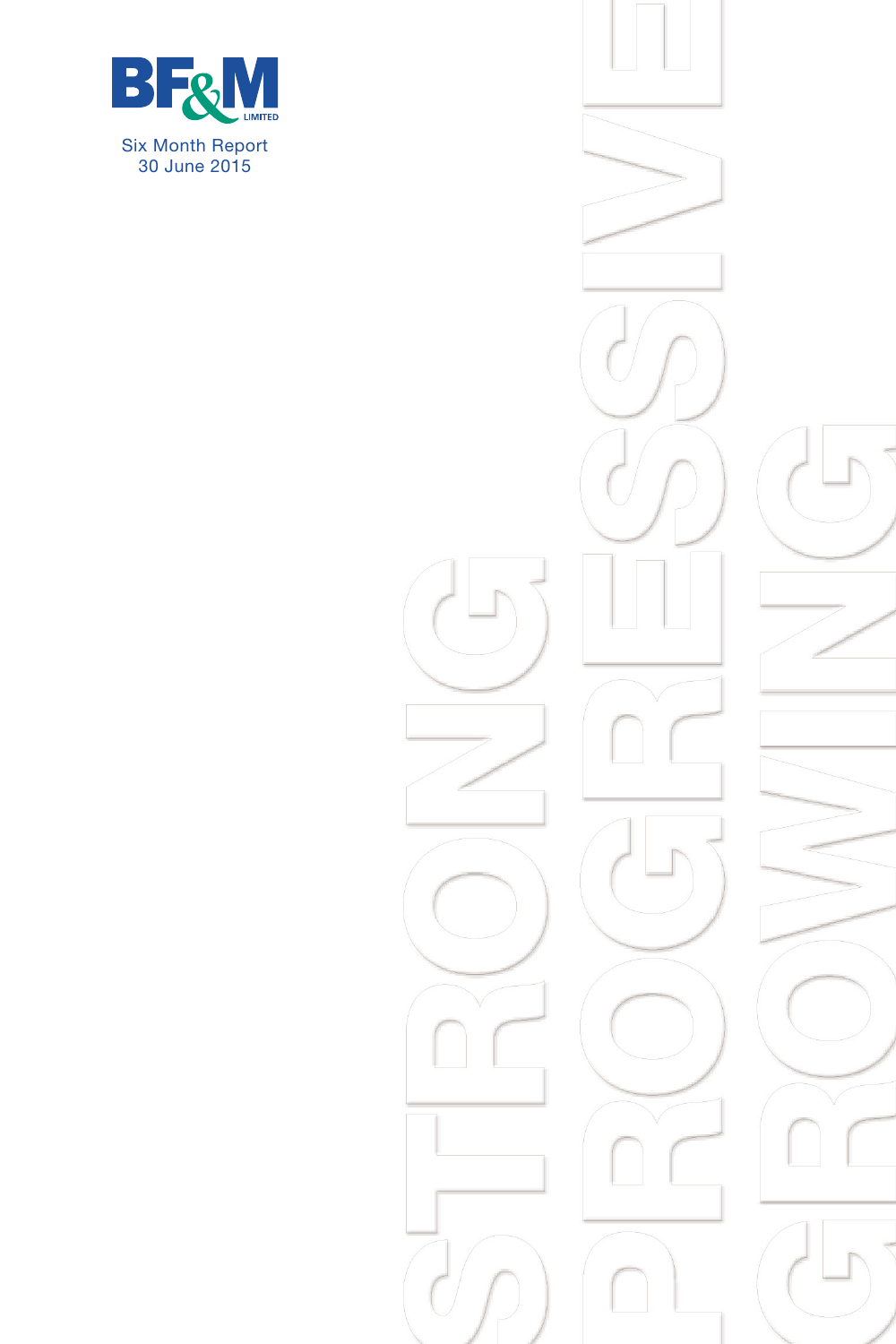# 2015 Highlights

FOR THE SIX MONTHS ENDED 30 JUNE 2015 AND 2014

|                                           | 2015      | 2014      | % Change  |
|-------------------------------------------|-----------|-----------|-----------|
| Gross Premiums Written (in \$000's)       | \$181,155 | \$184,694 | $(1.9\%)$ |
| Net Income (in \$000's)                   | \$11,420  | \$17,494  | (34.7%)   |
| Cash Dividends (in \$000's)               | \$3,823   | \$3,614   | 5.8%      |
| Net Earnings per Share                    | \$1.32    | \$2.04    | (35.6%)   |
| Cash Dividends per Share                  | \$0.44    | \$0.42    | 4.8%      |
| Annualised Return on General Fund Assets  | $2.0\%$   | $3.0\%$   | (33.6%)   |
| Annualised Return on Shareholders' Equity | $9.8\%$   | 14.4%     | (31.9%)   |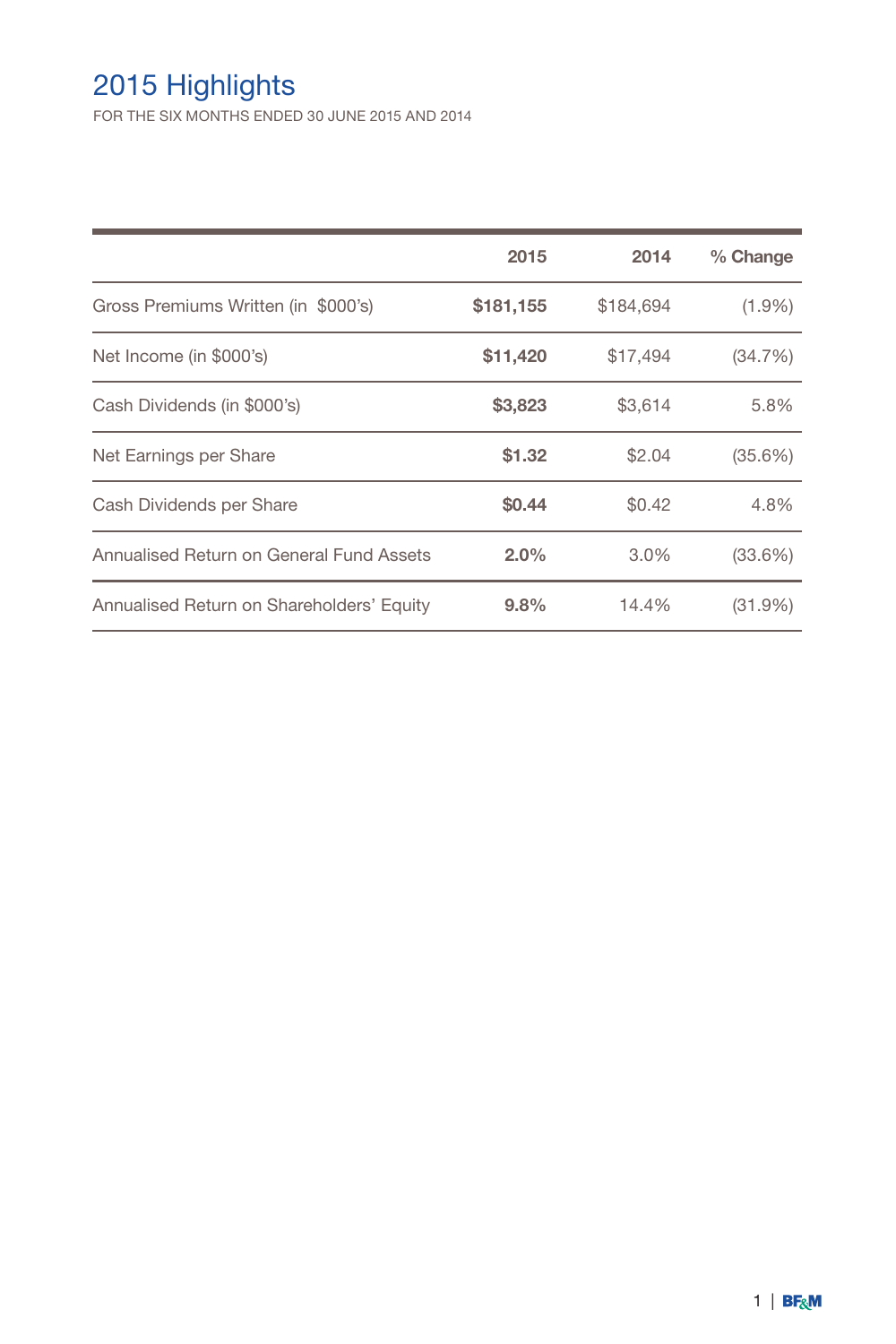### Report to Shareholders

We are pleased to present the unaudited financial statements for BF&M Limited for the half year to 30 June 2015. Consolidated shareholders' net income for the first six months was \$11.4 million. Shareholders' net income for the comparable period in 2014 was \$17.5 million. These 2015 results represent an annualised 9.8% return on equity for shareholders. At 30 June 2015, general fund assets totaled \$1.1 billion and shareholders' equity was \$248.8 million. Based on the Company's strong balance sheet and six month results, the Board of Directors declared and maintained the dividend of 22c per share for shareholders of record at 30 September 2015.

We were pleased that A.M. Best announced that it had affirmed the financial strength ratings for BF&M's four principal operating companies:

| BF&M General Insurance Company Limited    | A (Excellent)  | Bermuda         |
|-------------------------------------------|----------------|-----------------|
| BF&M Life Insurance Company Limited       | A (Excellent)  | Bermuda         |
| Island Heritage Insurance Company Ltd.    | A (Excellent)  | Cayman          |
| Insurance Corporation of Barbados Limited | A- (Excellent) | <b>Barbados</b> |

A.M. Best cited "The ratings of BF&M Life and BF&M General reflect their consistently positive net income, solid capitalisation, strong market positions and increased business diversification. The ratings for Island Heritage reflect its strong risk – adjusted capitalisation and excellent profitability whilst ICBL's ratings reflect the company's strong risk – adjusted capitalisation, low underwriting leverage and solid performance."

In April, Valor Group Ltd acquired BF&M's offshore life insurance business, Bermuda International Insurance Services Limited, following the company's decision to focus its full attention on our core domestic insurance and investment advisory businesses in Bermuda and the Caribbean.

On behalf of all of us at BF&M, thank you for your continued support.

R.John Wight

R. John Wight, CPA, CA, CPCU Group President & Chief Executive Officer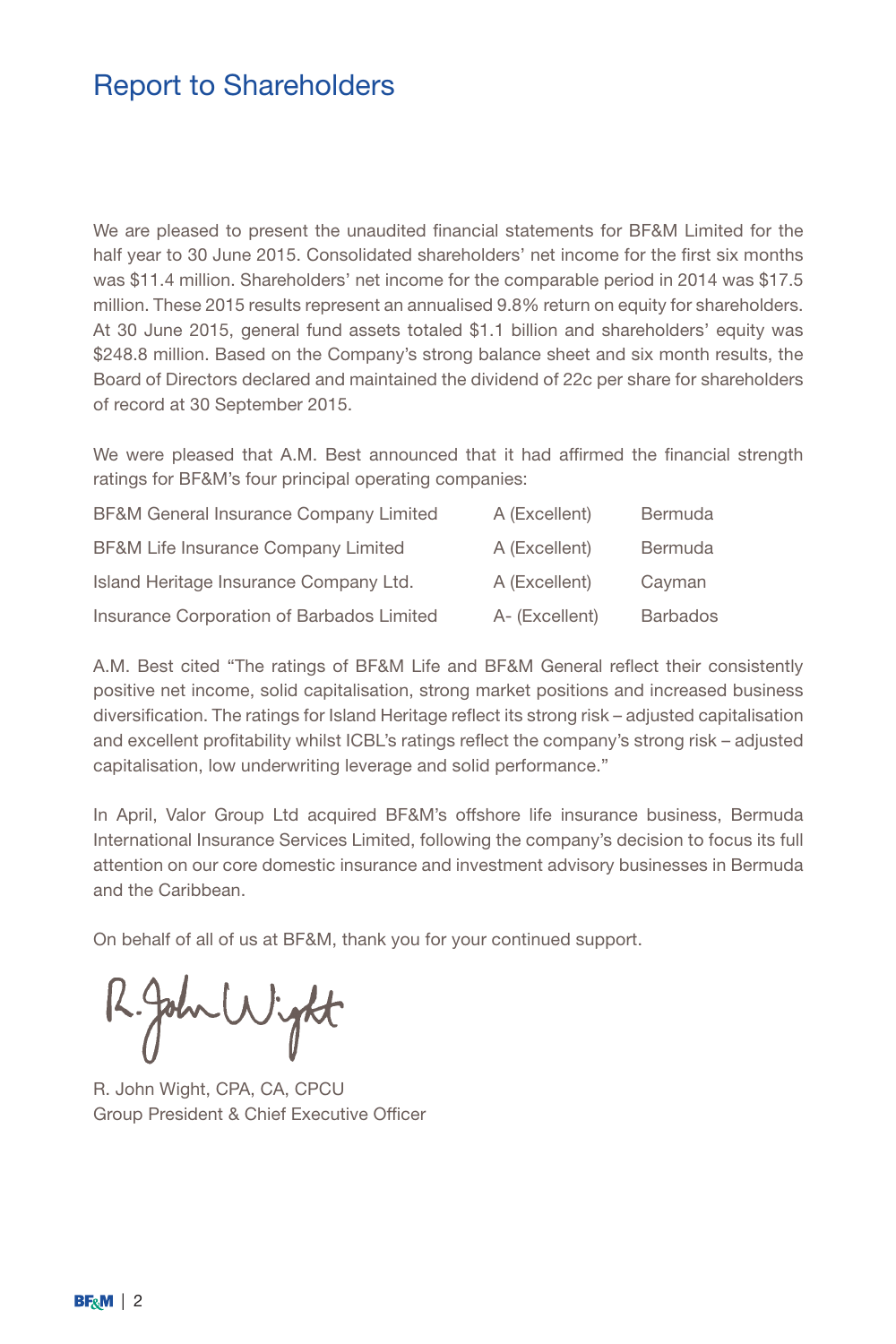# Consolidated Statement of Financial Position

AS AT 30 JUNE 2015 (UNAUDITED) AND 31 DECEMBER 2014 (AUDITED) (IN THOUSANDS OF BERMUDA DOLLARS)

|                                                 | 30 Jun 2015<br>\$           | 31 Dec 2014      |
|-------------------------------------------------|-----------------------------|------------------|
| <b>ASSETS</b>                                   |                             | \$               |
| Cash and cash equivalents                       | 84,059                      | 53,805           |
| <b>Fixed deposits</b>                           |                             | 2,021            |
| Regulatory deposits                             | 18,176                      | 18,231           |
| Investments                                     | 656,473<br>120,831<br>9,870 | 660,655          |
| Insurance receivables and other assets          |                             | 79,910           |
| Deferred policy acquisition costs               |                             | 10,118           |
| Reinsurance assets                              | 100,470                     | 89,211           |
| Investment properties<br>Property and equipment | 37,095<br>24,662            | 37,313<br>24,585 |
| Tax recoverable                                 | 1,500                       | 472              |
| Deferred tax asset                              | 113                         |                  |
| Intangible assets                               | 48,351                      | 48,001           |
| Restricted cash                                 | 13,904                      | 12,996           |
| Assets held for sale                            |                             | 97,661           |
| Total general fund assets                       | 1,115,504                   | 1,134,979        |
| Segregated funds assets                         | 657,754                     | 628,874          |
| <b>TOTAL ASSETS</b>                             | 1,773,258                   | 1,763,853        |
| <b>LIABILITIES</b>                              |                             |                  |
| <b>Other liabilities</b>                        | 117,012                     | 69,455           |
| Deferred tax liability                          | 1,077                       | 1,135            |
| Loans payable                                   | 1,446                       | 1,769            |
| Retirement benefit obligations                  | 4,315                       | 4,325            |
| Investment contract liabilities                 | 340,092                     | 336,003          |
| Insurance contract liabilities                  | 357,692                     | 363,846          |
| Liabilities held for sale                       |                             | 74,152           |
| Total general fund liabilities                  | 821,634                     | 850,685          |
| Segregated funds liabilities                    | 657,754                     | 628,874          |
| <b>TOTAL LIABILITIES</b>                        | 1,479,388                   | 1,479,559        |
| <b>EQUITY</b>                                   |                             |                  |
| Share capital                                   | 8,720                       | 8,652            |
| Contributed surplus                             | 1,482                       | 1,482            |
| Share premium                                   | 60,958                      | 60,303           |
| Accumulated other comprehensive loss            | (7,646)                     | (7,598)          |
| Retained earnings                               | 185,242                     | 177,645          |
| Total shareholders' equity                      | 248,756                     | 240,484          |
| Non-controlling interests                       | 45,114                      | 43,810           |
| <b>TOTAL EQUITY</b>                             | 293,870                     | 284,294          |
| <b>TOTAL LIABILITIES AND EQUITY</b>             | 1,773,258                   | 1,763,853        |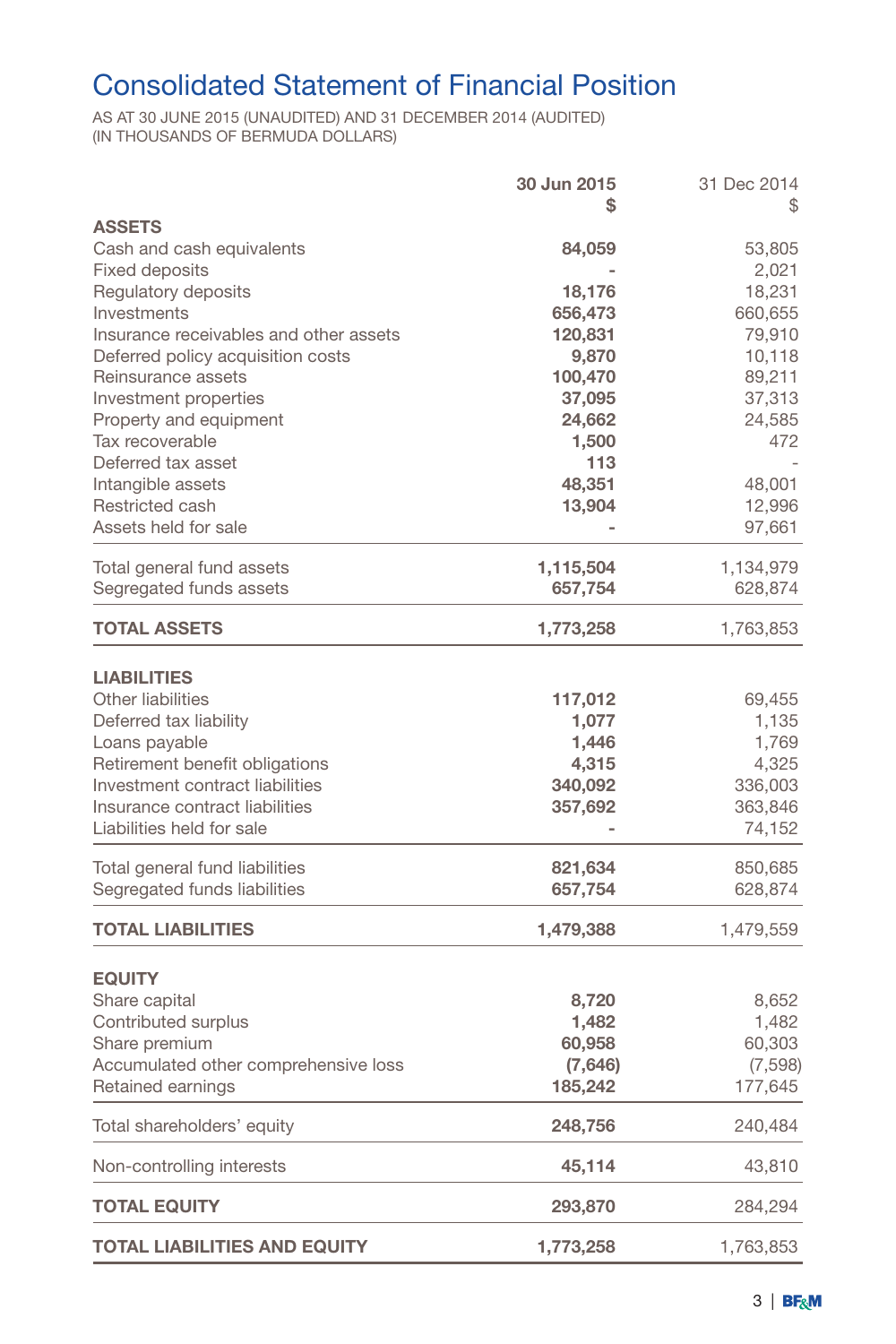# Consolidated Statement of Income

FOR THE SIX MONTHS ENDED 30 JUNE 2015 AND 2014 (UNAUDITED) (IN THOUSANDS OF BERMUDA DOLLARS EXCEPT PER SHARE AMOUNTS)

|                                           | 30 Jun 2015 | 30 Jun 2014 |
|-------------------------------------------|-------------|-------------|
| <b>INCOME</b>                             | S           |             |
| Gross premiums written                    | 181,155     | 184,694     |
| Reinsurance ceded                         | (93, 425)   | (93, 602)   |
| Net premiums written                      | 87,730      | 91,092      |
| Net change in unearned premiums           | 11,948      | 13,130      |
| Net premiums earned                       | 99,678      | 104,222     |
| Investment income                         | 2,845       | 21,355      |
| Commission and other income               | 20,405      | 19,514      |
| Rental income                             | 2,025       | 2,089       |
| <b>TOTAL INCOME</b>                       | 124,953     | 147,180     |
| <b>EXPENSES</b>                           |             |             |
| Insurance contract benefits and expenses  |             |             |
| Life and health policy benefits           | 45,191      | 62,292      |
| Short term claim and adjustment expenses  | 10,492      | 11,895      |
| Investment contract benefits              | 678         | 397         |
| Paid or credited to policyholder accounts | 616         | 1,057       |
| Participating policyholders' net income   | (397)       | (60)        |
| Commission and acquisition expense        | 15,837      | 16,277      |
| Operating expenses                        | 32,197      | 31,865      |
| Amortisation expense                      | 5,710       | 3,898       |
| Interest on loans                         | 37          | 256         |
| <b>TOTAL BENEFITS AND EXPENSES</b>        | 110,361     | 127,877     |
| <b>INCOME BEFORE INCOME TAXES</b>         | 14,592      | 19,303      |
| Income taxes                              | (919)       | (655)       |
| <b>NET INCOME FOR THE PERIOD</b>          | 13,673      | 18,648      |
| Non-controlling interests in subsidiaries | (2, 253)    | (1, 154)    |
| <b>SHAREHOLDERS' NET INCOME</b>           | 11,420      | 17,494      |
| Earnings per share:                       |             |             |
| Basic and fully diluted                   | \$1.32      | \$2.04      |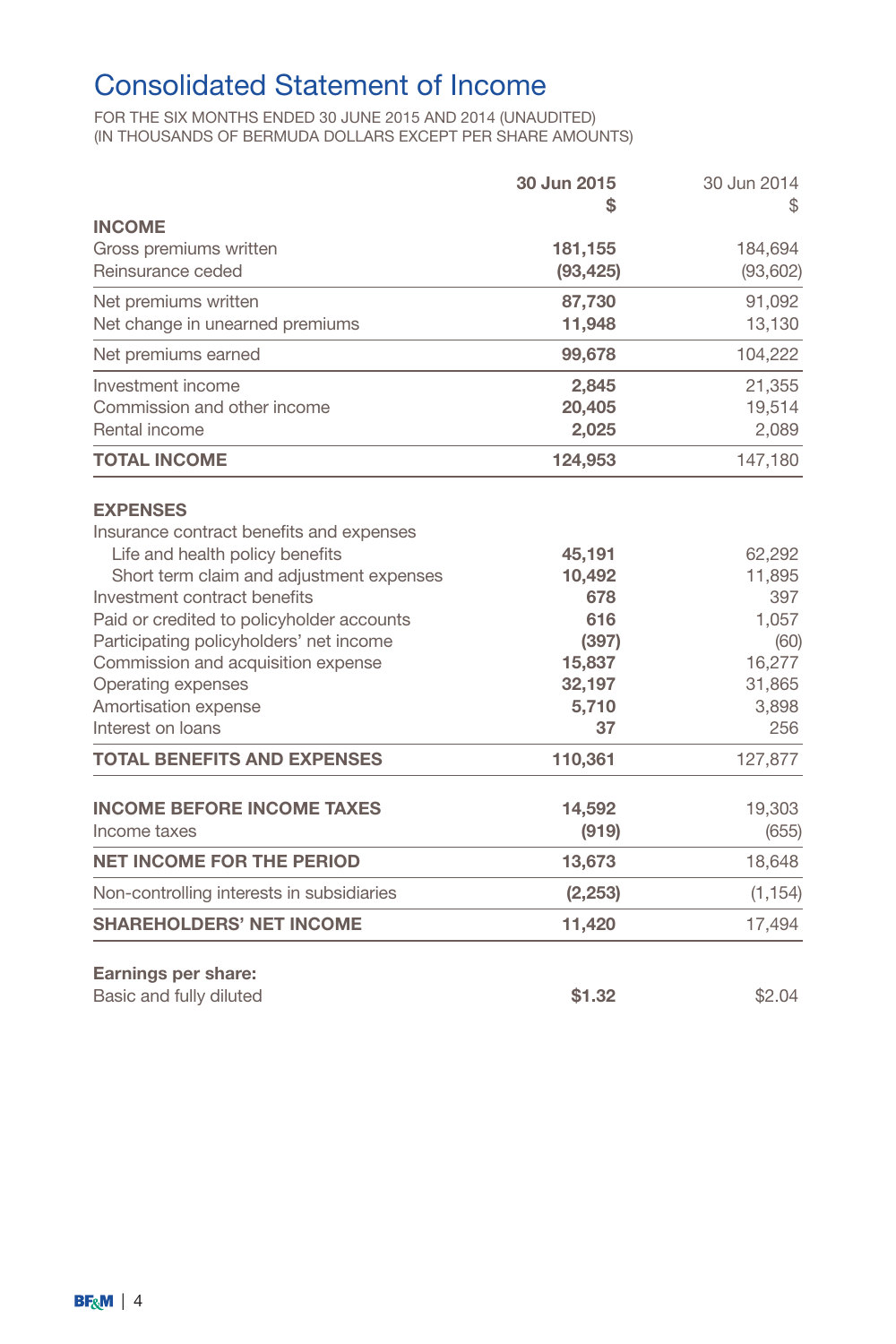# Consolidated Statement of Comprehensive Income

FOR THE SIX MONTHS ENDED 30 JUNE 2015 AND 2014 (UNAUDITED) (IN THOUSANDS OF BERMUDA DOLLARS)

|                                                                                                              | 30 Jun 2015<br>S | 30 Jun 2014<br>\$ |
|--------------------------------------------------------------------------------------------------------------|------------------|-------------------|
| Net income after income taxes                                                                                | 13,673           | 18,648            |
| Other comprehensive income                                                                                   |                  |                   |
| Items that may be subsequently reclassified to the<br>income statement                                       |                  |                   |
| Fair value loss on assets held as available for sale<br>Currency translation differences                     | 68<br>(83)       | (243)<br>21       |
| Total other comprehensive loss after income taxes<br>for the period                                          | (15)             | (222)             |
| Total other comprehensive loss attributable to:<br>Shareholders<br>Non-controlling interests in subsidiaries | (48)<br>33       | (104)<br>(118)    |
| Total other comprehensive loss after income taxes<br>for the period                                          | (15)             | (222)             |
| <b>Comprehensive income</b>                                                                                  | 13,658           | 18,426            |
| Comprehensive income attributable to:<br>Shareholders<br>Non-controlling interests in subsidiaries           | 11,372<br>2,286  | 17,390<br>1,036   |
| <b>Comprehensive income</b>                                                                                  | 13,658           | 18,426            |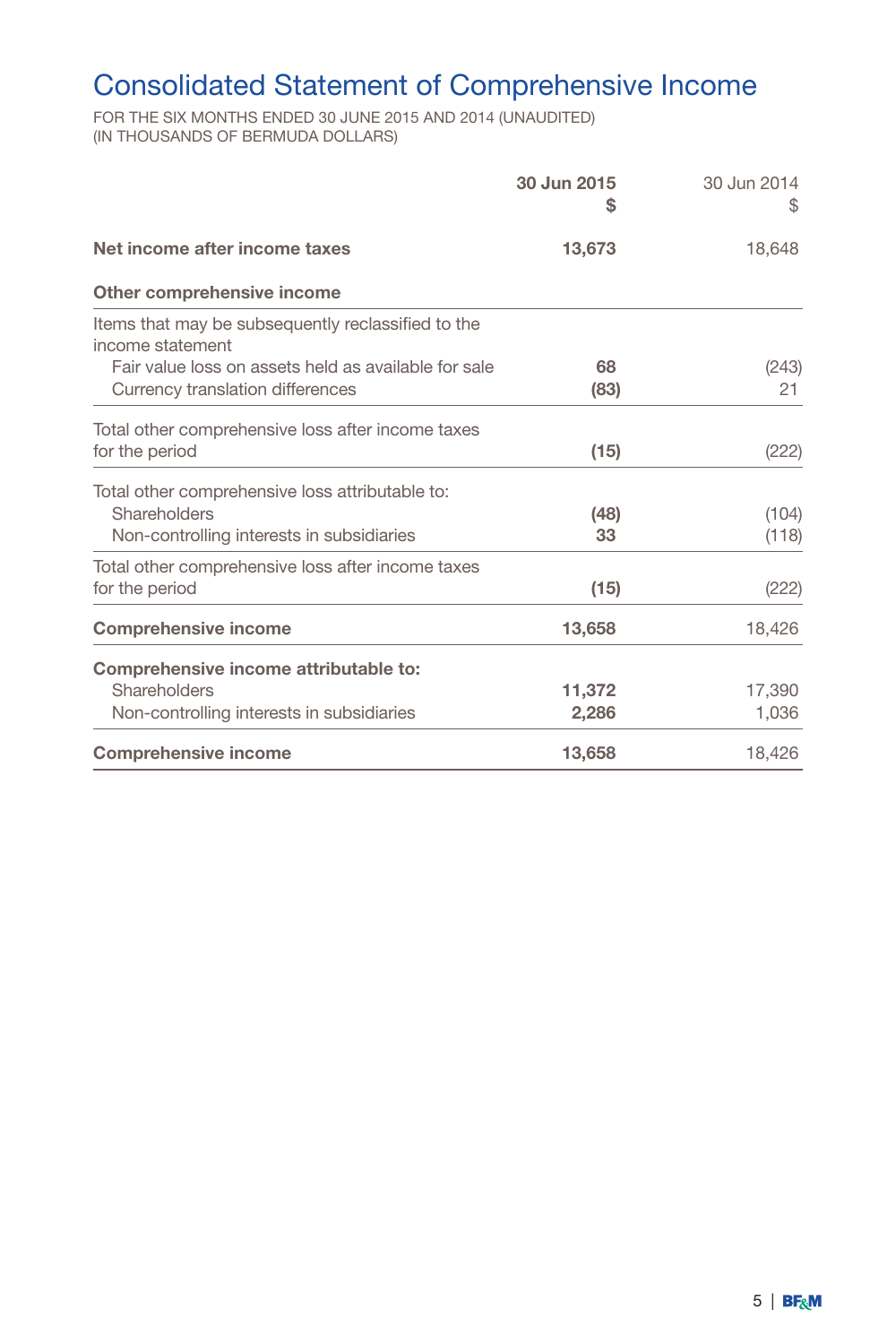# Consolidated Statement of Changes in Equity

FOR THE SIX MONTHS ENDED 30 JUNE 2015 AND 2014 (UNAUDITED) (IN THOUSANDS OF BERMUDA DOLLARS)

|                                                          | 30 Jun 2015<br>\$. | 30 Jun 2014 |
|----------------------------------------------------------|--------------------|-------------|
| Share capital                                            |                    |             |
| Balance - beginning of year                              | 8,652              | 8,558       |
| Share issuance under employee share purchase plan        | 13                 | 17          |
| Shares issued under equity incentive plan                | $\overline{a}$     |             |
| Share grants issued under equity incentive plan          | 55                 | 65          |
| <b>Balance - end of year</b>                             | 8,720              | 8,640       |
| Contributed surplus – beginning and end of year          | 1,482              | 1,482       |
| <b>Share premium</b>                                     |                    |             |
| Balance - beginning of year                              | 60,303             | 59,037      |
| Share issuance under employee share purchase plan        | 211                | 264         |
| Shares issued under equity incentive plan                |                    |             |
| Share grants issued under equity incentive plan          | 912                | 1,081       |
| Deferred share grants issued under equity incentive plan | (468)              | (631)       |
| <b>Balance - end of year</b>                             | 60,958             | 59,751      |
| Accumulated other comprehensive loss                     |                    |             |
| Balance - beginning of year                              | (7,598)            | (4,521)     |
| Other comprehensive loss for the year                    | (48)               | (104)       |
| <b>Balance - end of year</b>                             | (7,646)            | (4,625)     |
| <b>Retained earnings</b>                                 |                    |             |
| Balance - beginning of year                              | 177,645            | 163,258     |
| Net income for the year                                  | 11,420             | 17,494      |
| Cash dividends                                           | (3,823)            | (3,614)     |
| Balance – end of year                                    | 185,242            | 177,138     |
| Total equity attributable to shareholders of the company | 248,756            | 242,386     |
| Attributable to non-controlling interests                |                    |             |
| Balance - beginning of year                              | 43,810             | 43,919      |
| Net income for the year                                  | 2,253              | 1,154       |
| Other comprehensive loss for the year                    | 33                 | (118)       |
| Shares issued to non-controlling interests               | 65                 |             |
| Cash dividends                                           | (1,047)            | (1,046)     |
| Balance - end of year                                    | 45,114             | 43,909      |
| <b>Total equity</b>                                      | 293,870            | 286,295     |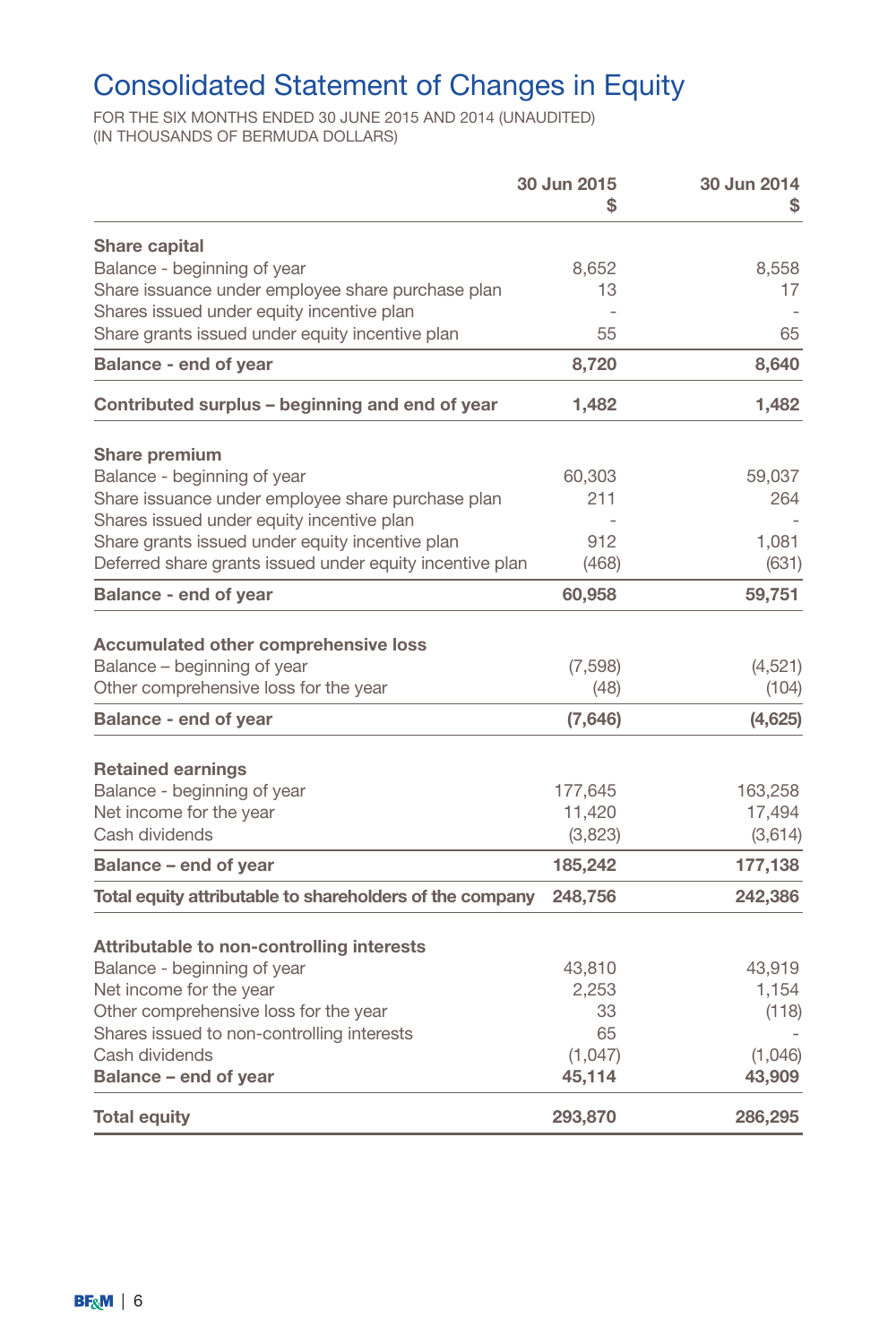# Consolidated Statement of Cash Flows

FOR THE SIX MONTHS ENDED 30 JUNE 2015 AND 2014 (UNAUDITED) (IN THOUSANDS OF BERMUDA DOLLARS)

|                                                                                       | 30 Jun 2015      | 30 Jun 2014        |
|---------------------------------------------------------------------------------------|------------------|--------------------|
|                                                                                       | S                | \$                 |
| Cash flows from operating activities                                                  |                  |                    |
| Income before income taxes                                                            | 14,592           | 19,303             |
| <b>Adjustments for:</b>                                                               |                  |                    |
| Investment income                                                                     | (10, 894)        | (11,069)           |
| Net realised (gain) loss on investments                                               | (3, 421)         | 670                |
| Change in fair value of investments                                                   | 10,703           | (14, 673)          |
| Unrealised gain on investments allocated to insurance contracts                       |                  | (2,652)            |
| Provision for losses on investments                                                   | 354<br>483       | 1,299              |
| Loss on disposal of subsidiary<br>Amortisation of property and equipment              | 1,102            | 944                |
| Amortisation of investment properties                                                 | 450              | 470                |
| Amortisation of intangible assets                                                     | 2.658            | 2.484              |
| Impairment of intangible assets                                                       | 1,500            |                    |
| Gain on sale of property and equipment                                                |                  | (3)                |
| Interest on loan                                                                      | 37               | 256                |
| Compensation expense related to shares and options                                    | 753              | 714                |
| <b>Changes in assets and liabilities:</b>                                             |                  |                    |
| Restricted cash                                                                       | (908)            |                    |
| Cash in assets held for sale                                                          | 6,123            |                    |
| Insurance receivables and other assets                                                | (40, 510)<br>248 | (24, 203)          |
| Deferred policy acquisition costs<br>Reinsurance assets                               | (10,211)         | (457)<br>(23, 817) |
| Insurance contract liabilities                                                        | (11, 818)        | 43,930             |
| Investment contract liabilities                                                       | 4,089            | 2,563              |
| Other liabilities                                                                     | 45,968           | 44,234             |
| Retirement benefit obligations                                                        | (10)             | 182                |
| Cash generated from operations                                                        | 11,288           | 40,175             |
| Income taxes paid                                                                     | (2, 118)         | (546)              |
| Interest and dividends received                                                       | 11,160           | 11,186             |
| Net cash generated from operating activities                                          | 20,330           | 50,815             |
| Cash flows from investing activities                                                  |                  |                    |
| Purchase of investments                                                               | (98,033)         | (126, 848)         |
| Proceeds from sales of investments                                                    | 122,617          | 110,248            |
| Acquisition of property and equipment                                                 | (1, 178)         | (1,261)            |
| Purchase of fixed and regulatory deposits                                             | 2,076            | 1,224              |
| Proceeds from sales of property and equipment<br>Acquisition of investment properties | (231)            | 57<br>(70)         |
| Acquisition of intangible assets                                                      | (3,007)          | (2,295)            |
| Cash proceeds from disposal of subsidiary                                             | 7,300            |                    |
| Cash disposed and deferred consideration on disposal of subsidiary (14,342)           |                  |                    |
| Net cash generated from (used for) investing activities                               | 15,202           | (18, 945)          |
| Cash flows from financing activities                                                  |                  |                    |
| Cash dividends paid                                                                   | (3,823)          | (3,614)            |
| Interest paid                                                                         | (37)             | (256)              |
| Loans repaid                                                                          | (323)            | (3,771)            |
| Cash dividends paid to non-controlling interest                                       | (1,047)          | (1,046)            |
| Proceeds on issue of common shares                                                    | 35               | 82                 |
| Net cash used for financing activities                                                | (5, 195)         | (8,605)            |
| Effect from changes in exchange rates                                                 | (83)             | 21                 |
| Increase in cash and cash equivalents                                                 | 30,254           | 23,286             |
| Cash and cash equivalents - beginning of period                                       | 53,805           | 74,032             |
| Cash and cash equivalents - end of period                                             | 84,059           | 97,318             |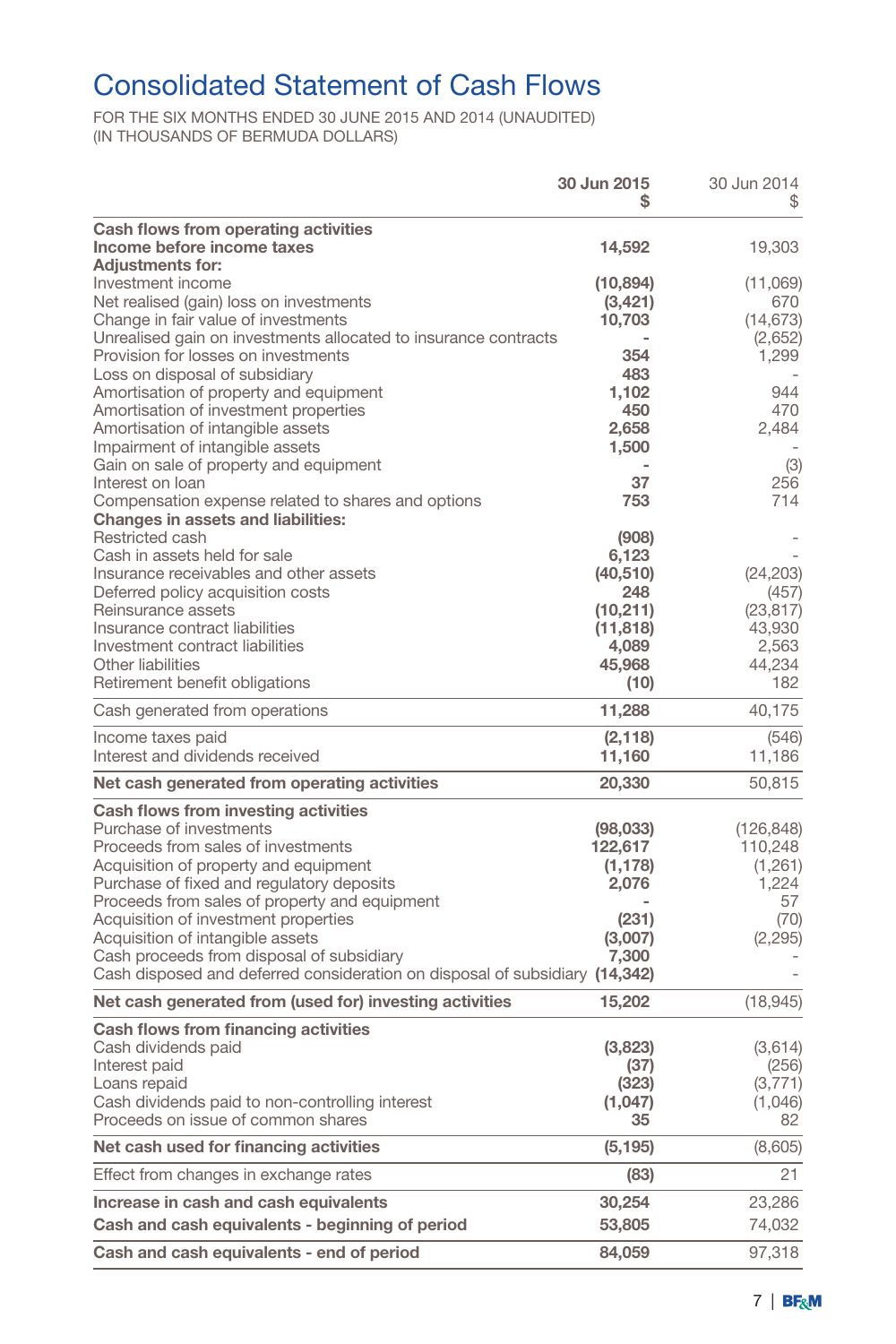FOR THE SIX MONTHS ENDED 30 JUNE 2015 AND 2014 (UNAUDITED) (IN THOUSANDS OF BERMUDA DOLLARS EXCEPT SHARE AND PER SHARE AMOUNTS)

#### 1. NATURE OF OPERATIONS AND SIGNIFICANT ACCOUNTING POLICIES

BF&M Limited (the "Group") is domiciled in Bermuda as a holding company. It has subsidiaries with operations in 17 countries, with principal offices in Bermuda, Barbados, and the Cayman Islands. The consolidated group's principal business is insurance. The Group is involved in property, casualty, motor, marine, life, health and long-term disability insurance, annuities, the management and investment of pension plans, as well as the rental of office space in buildings owned by the Group.

The Group reports under International Financial Reporting Standards ("IFRS"). These unaudited interim consolidated financial statements should be read in conjunction with the Group's 2014 consolidated financial statements, as interim financial statements do not include all the information incorporated in annual consolidated financial statements prepared in accordance with IFRS. These condensed financial statements are presented in accordance with the requirements of Section IIA of the Bermuda Stock Exchange Listing Regulations and may not comply fully with the requirements of IAS 34 - Interim Financial Reporting.

The accounting policies used in the preparation of the unaudited interim consolidated financial statements are consistent with those adopted in the 2014 consolidated financial statements except as stated in Note 2 below.

All amounts in the unaudited interim consolidated financial statements and notes are shown in thousands of Bermuda dollars unless otherwise stated.

#### 2. NEW AND REVISED ACCOUNTING POLICIES AND STANDARDS

#### 2.1. Accounting standards

The Group has adopted the following new standards and amendments to standards, including any consequential amendments to other standards, with a date of initial application of 1 January 2015.

- Annual Improvements to IFRSs 2010-2012 Cycle
- Annual Improvements to IFRSs 2011-2013 Cycle
- Amendments to IAS 19, Employee Benefits

The amendments above do not have a material impact on the Group's overall results and financial position.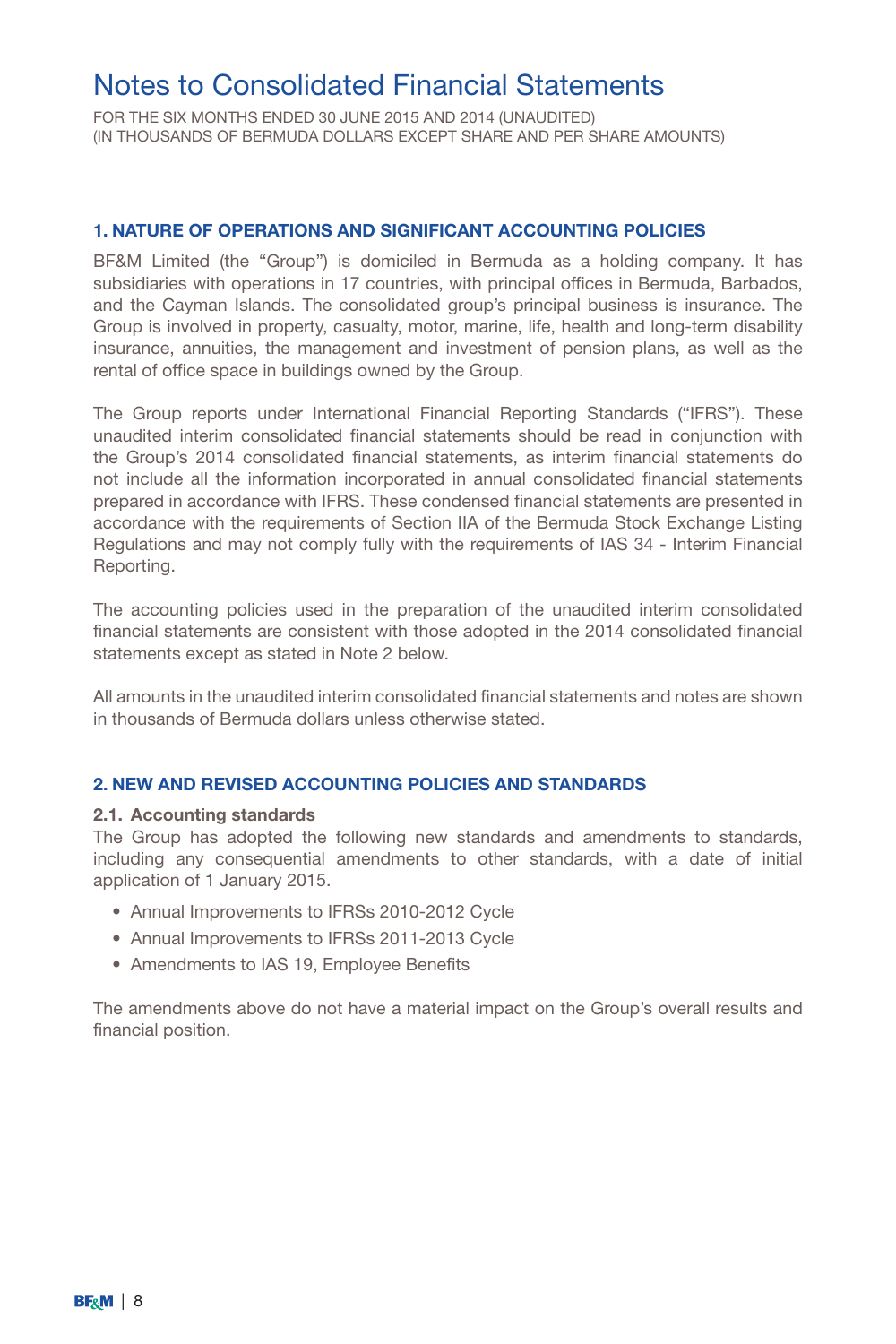FOR THE SIX MONTHS ENDED 30 JUNE 2015 AND 2014 (UNAUDITED) (IN THOUSANDS OF BERMUDA DOLLARS EXCEPT SHARE AND PER SHARE AMOUNTS)

#### 3. SEGMENTAL INFORMATION

Management has determined the operating segments based on a combination of factors, including the products and geographical areas and on the basis of the reports reviewed by the Chief Executive Officer (CEO) of the Group that are used to make strategic decisions. All the operating segments used by management meet the definition of a reportable segment.

#### 3.1. Health, life, annuity and pension (Bermuda)

This operating segment includes group and individual health and accident, life, disability, annuity and pension products.

#### 3.2. Property and casualty (Bermuda)

This operating segment includes the following products: personal and commercial property fire, windstorm, burglary, public liability, marine, special types, personal automobile, personal auto-cycle, workmen's compensation and commercial vehicles.

#### 3.3. Real estate (Bermuda)

This operating segment includes the Group's real estate operations in Bermuda. The Group currently owns and occupies one building and is a majority owner in two buildings that are leased principally to non-related parties.

#### 3.4. Barbados operations

This operating segment is identified by its geographical location. Insurance coverage includes motor, property, marine, miscellaneous accident, group health, group life, and pension business.

#### 3.5. Cayman Islands and other Caribbean operations

This operating segment is identified by its geographical location. Insurance coverage includes motor, property, marine, and casualty business.

#### 3.6. Corporate and other

Corporate operations consist of corporate level income and expenses and returns from investments not allocated to any operating segments. It also represents the combined operations of two holding companies, a management company, a financial reinsurance company, and an investment management company. The Group manages shared services centrally with most costs allocated based on adjusted capital. Some central costs are not allocated and remain within the corporate group.

#### Measurement basis

The accounting policies of the segments are the same as those for the Group as a whole. The Group evaluates performance of operating segments on the basis of profit or loss from operations before tax.

Intersegment income is recorded at management's estimate of current market prices.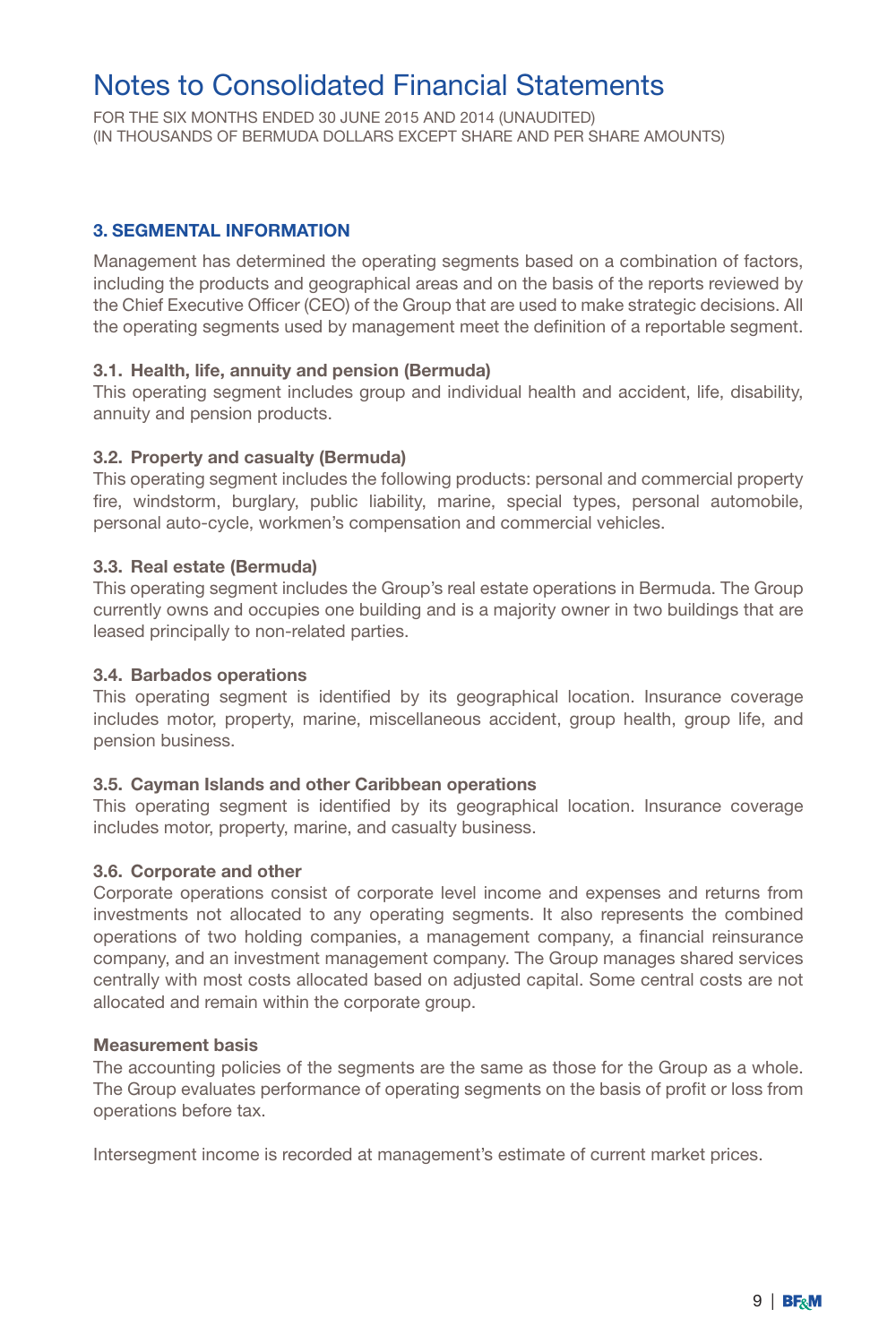FOR THE SIX MONTHS ENDED 30 JUNE 2015 AND 2014 (UNAUDITED) (IN THOUSANDS OF BERMUDA DOLLARS EXCEPT SHARE AND PER SHARE AMOUNTS)

The segmental information provided to the CEO for the reportable segments for the six months ended 30 June 2015 is as follows:

| <b>Segments</b>                                               | Health, life,<br>annuity, and<br>pension<br>\$ | Property<br>and<br>casualty<br>\$ | Real<br>estate<br>\$ | <b>Barbados</b><br>operations<br>\$ | Cayman<br>and other<br>Caribbean<br>operations<br>\$ | Corporate<br>and other<br>\$ | Total<br>\$      |
|---------------------------------------------------------------|------------------------------------------------|-----------------------------------|----------------------|-------------------------------------|------------------------------------------------------|------------------------------|------------------|
| Income earned from<br>external customers<br>Investment income | 61,479<br>508                                  | 14.921<br>16                      | 1,466                | 23.113<br>2,076                     | 21.039<br>244                                        | 90<br>1                      | 122,108<br>2,845 |
| Total income                                                  | 61.987                                         | 14.937                            | 1.466                | 25.189                              | 21.283                                               | 91                           | 124,953          |
| Insurance contract benefits<br>and expenses                   | 40,413                                         | 2,821                             |                      | 9,826                               | 2,623                                                |                              | 55,683           |
| Commission and<br>acquisition expense                         | 1,650                                          | 1,508                             |                      | 2,450                               | 10,229                                               |                              | 15,837           |
| Operating expenses                                            | 11,363                                         | 6,180                             | 386                  | 7,993                               | 4,924                                                | 1.351                        | 32,197           |
| Amortisation expense                                          | 916                                            | 666                               | 410                  | 759                                 | 330                                                  | 2,629                        | 5,710            |
| Interest expense                                              |                                                |                                   | 37                   |                                     |                                                      |                              | 37               |
| Income tax expense                                            |                                                |                                   |                      | 304                                 | 484                                                  | 131                          | 919              |
| Shareholders'<br>net income                                   | 5,401                                          | 3,798                             | 1,174                | 3,634                               | 2,615                                                | (5,202)                      | 11,420           |
| Impairment losses<br>recognised in income*                    | 354                                            |                                   |                      |                                     |                                                      | 1,500                        | 1,854            |
| <b>Assets</b>                                                 | 1,222,891                                      | 133,643                           | 36,783               | 237,089                             | 147,205                                              | (4,353)                      | 1,773,258        |
| Fixed asset & intangible<br>expenditures                      | 1,523                                          | 978                               | 53                   | 881                                 | 632                                                  | 118                          | 4,185            |
| Liabilities                                                   | 1,135,864                                      | 83,932                            | 2,506                | 161,467                             | 92,939                                               | 2,680                        | 1,479,388        |

\*The table below summarises impairment losses by asset type:

|                                | Health, life,                   | Property                                             |                                             |                 | Cayman<br>and other                                          |           |              |
|--------------------------------|---------------------------------|------------------------------------------------------|---------------------------------------------|-----------------|--------------------------------------------------------------|-----------|--------------|
| <b>Segments</b>                | annuity, and<br>pension         | and<br>casualty<br>S                                 | Real                                        |                 | Barbados Caribbean Corporate<br>estate operations operations | and other | Total<br>Ŝ.  |
| Mortgages<br>Intangible assets | 354<br>$\overline{\phantom{a}}$ | $\overline{\phantom{a}}$<br>$\overline{\phantom{a}}$ | $\overline{\phantom{a}}$<br>$\qquad \qquad$ | $\qquad \qquad$ | $\qquad \qquad$                                              | 1.500     | 354<br>1.500 |
| <b>TOTAL</b>                   | 354                             | $\overline{\phantom{0}}$                             | $\qquad \qquad$                             |                 |                                                              | 1.500     | 1.854        |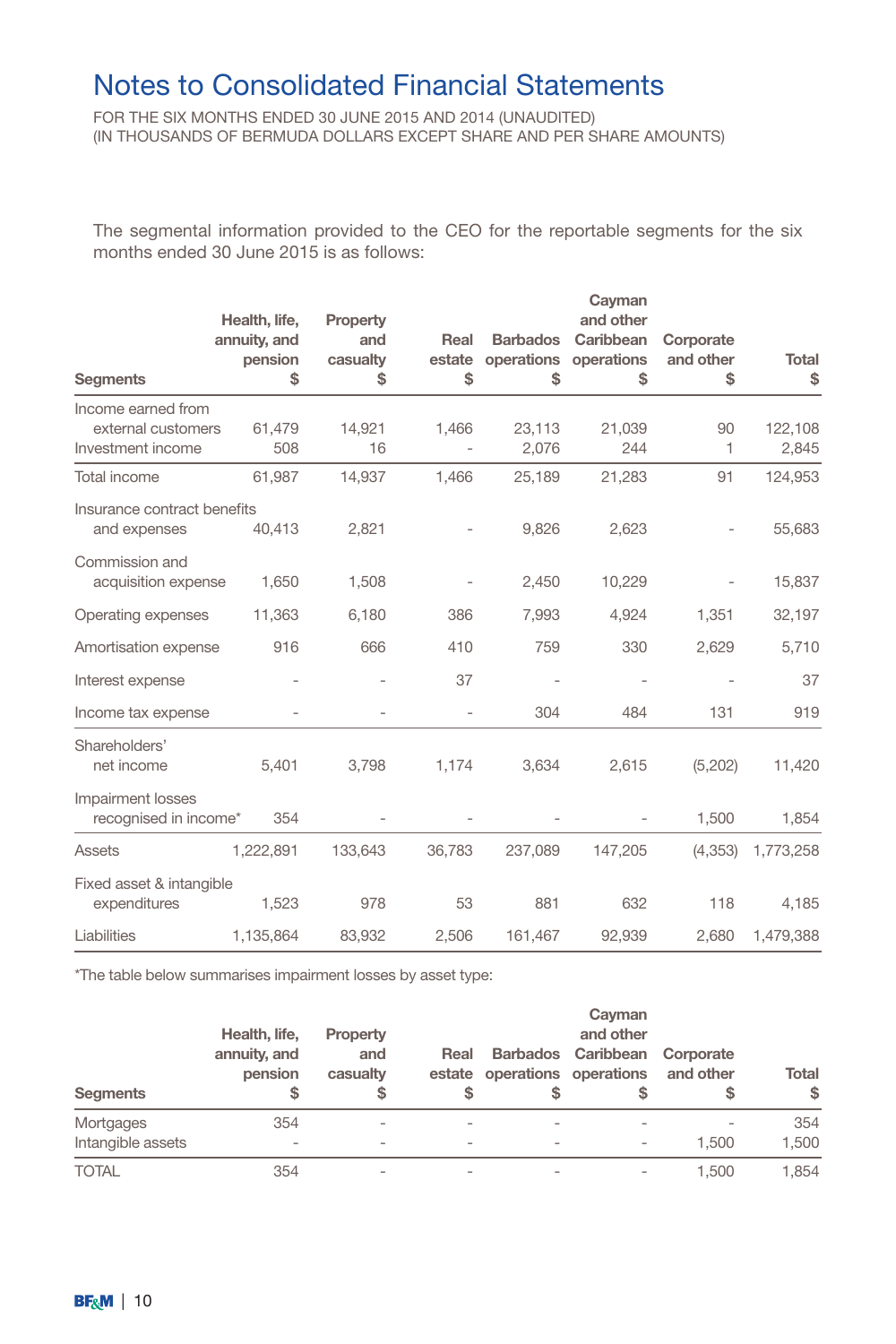FOR THE SIX MONTHS ENDED 30 JUNE 2015 AND 2014 (UNAUDITED) (IN THOUSANDS OF BERMUDA DOLLARS EXCEPT SHARE AND PER SHARE AMOUNTS)

The segmental information provided to the CEO for the reportable segments for the six months ended 30 June 2014 is as follows:

|                             | Health, life, | Property       |              |                  | Cayman<br>and other |                 |                    |
|-----------------------------|---------------|----------------|--------------|------------------|---------------------|-----------------|--------------------|
|                             | annuity, and  | and            | Real         | <b>Barbados</b>  | Caribbean           | Corporate       |                    |
| <b>Segments</b>             | pension<br>\$ | casualty<br>\$ | estate<br>\$ | operations<br>\$ | operations<br>\$    | and other<br>\$ | <b>Total</b><br>\$ |
| Income earned from          |               |                |              |                  |                     |                 |                    |
| external customers          | 66.344        | 13.921         | 1,552        | 21.051           | 22.918              | 39              | 125,825            |
| Investment income           | 19,528        | 279            |              | 2,235            | 313                 | (1,000)         | 21,355             |
| Total income                | 85.872        | 14.200         | 1.552        | 23.286           | 23.231              | (961)           | 147.180            |
| Insurance contract benefits |               |                |              |                  |                     |                 |                    |
| and expenses                | 59,023        | 2,796          |              | 11,038           | 1,330               |                 | 74,187             |
| Commission and              |               |                |              |                  |                     |                 |                    |
| acquisition expense         | 2,808         | 1,398          |              | 2,270            | 9,801               |                 | 16,277             |
| Operating expenses          | 13,275        | 5,725          | 322          | 7,771            | 4,910               | (138)           | 31,865             |
| Amortisation expense        | 763           | 534            | 405          | 733              | 259                 | 1,204           | 3,898              |
| Interest expense            |               |                | 52           |                  |                     | 204             | 256                |
| Income tax expense          |               |                |              | 145              | 264                 | 246             | 655                |
| Shareholders'               |               |                |              |                  |                     |                 |                    |
| net income                  | 7,367         | 4,156          | 787          | 649              | 5,612               | (1,077)         | 17,494             |
| <b>Impairment losses</b>    |               |                |              |                  |                     |                 |                    |
| recognised in income*       | 299           |                |              |                  |                     | 1,000           | 1,299              |
| <b>Assets</b>               | 1,266,762     | 86,804         | 24,282       | 212,536          | 161,046             | 35,365          | 1,786,795          |
| Fixed asset & intangible    |               |                |              |                  |                     |                 |                    |
| expenditures                | 1,533         | 857            | 12           | 327              | 792                 | 30              | 3,551              |
| Liabilities                 | 1,162,675     | 71,366         | 2,960        | 148,610          | 101,254             | 13,635          | 1,500,500          |

\*The table below summarises impairment losses by asset type:

| <b>Segments</b> | Health, life,<br>annuity, and<br>pension<br>S | Property<br>and<br>casualty<br>S | Real                         | Cayman<br>and other<br>Barbados Caribbean Corporate<br>estate operations operations and other |       | Total<br>\$ |
|-----------------|-----------------------------------------------|----------------------------------|------------------------------|-----------------------------------------------------------------------------------------------|-------|-------------|
| Mortgages       | 299                                           | $\qquad \qquad$                  | $\qquad \qquad$              | $\qquad \qquad$                                                                               | 1.000 | 1.299       |
| <b>TOTAL</b>    | 299                                           | $\qquad \qquad \blacksquare$     | $\qquad \qquad \blacksquare$ | $\overline{\phantom{a}}$                                                                      | 1.000 | 1.299       |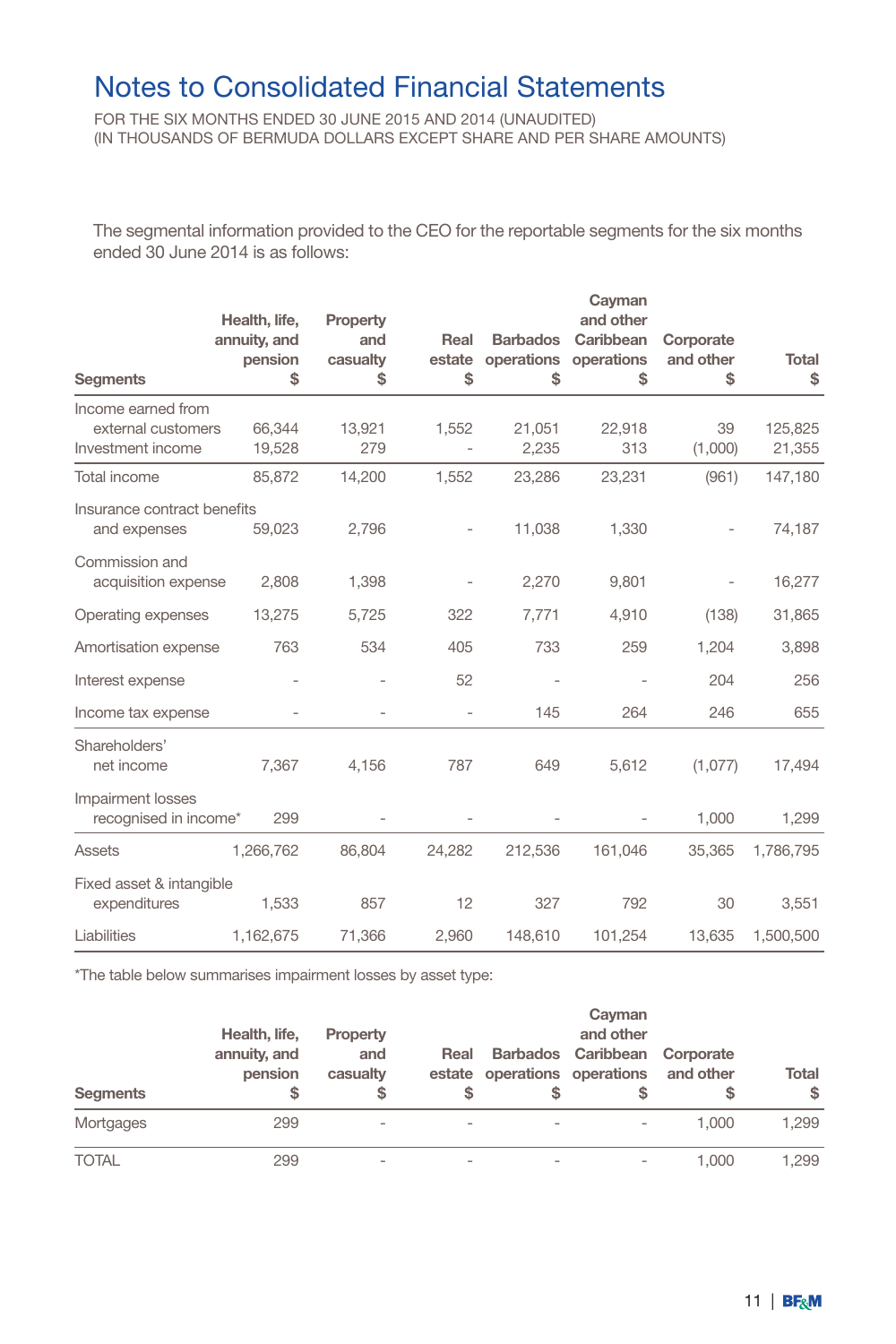FOR THE SIX MONTHS ENDED 30 JUNE 2015 AND 2014 (UNAUDITED) (IN THOUSANDS OF BERMUDA DOLLARS EXCEPT SHARE AND PER SHARE AMOUNTS)

#### 4. DISPOSITION OF ASSETS AND LIABILITIES HELD FOR SALE

Effective 13 April 2015, the Group completed the disposition of a subsidiary which specialises in insurance to international high net worth individuals via a merger transaction with a third party. The disposition included the transfer of related operating assets and liabilities, systems and employees that supported this business. Total sale proceeds were \$7,314. The loss was computed as follows:

| Gross proceeds on disposal | \$7.314 |
|----------------------------|---------|
| Less: equity at disposal   | 7.797   |
| Net (loss) on disposal     | \$(483) |

The components of the net assets included in the disposal consisted of the following:

| As at:                                 | 13 Apr 2015 |
|----------------------------------------|-------------|
|                                        | \$          |
| <b>ASSETS</b>                          |             |
| Cash and cash equivalents              | 14,386      |
| Investments                            | 77,488      |
| Insurance receivables and other assets | 700         |
| Reinsurance assets                     | (16, 376)   |
| <b>TOTAL ASSETS</b>                    | 76,198      |
| <b>LIABILITIES</b>                     |             |
| Other liabilities                      | 865         |
| Insurance contract liabilities         | 67,536      |
| <b>TOTAL LIABILITIES</b>               | 68,401      |
| <b>EQUITY</b>                          |             |
| Share capital                          | 250         |
| Contributed surplus                    | 13,176      |
| Retained earnings                      | (5,629)     |
| <b>TOTAL EQUITY</b>                    | 7,797       |
| <b>TOTAL LIABILITIES AND EQUITY</b>    | 76,198      |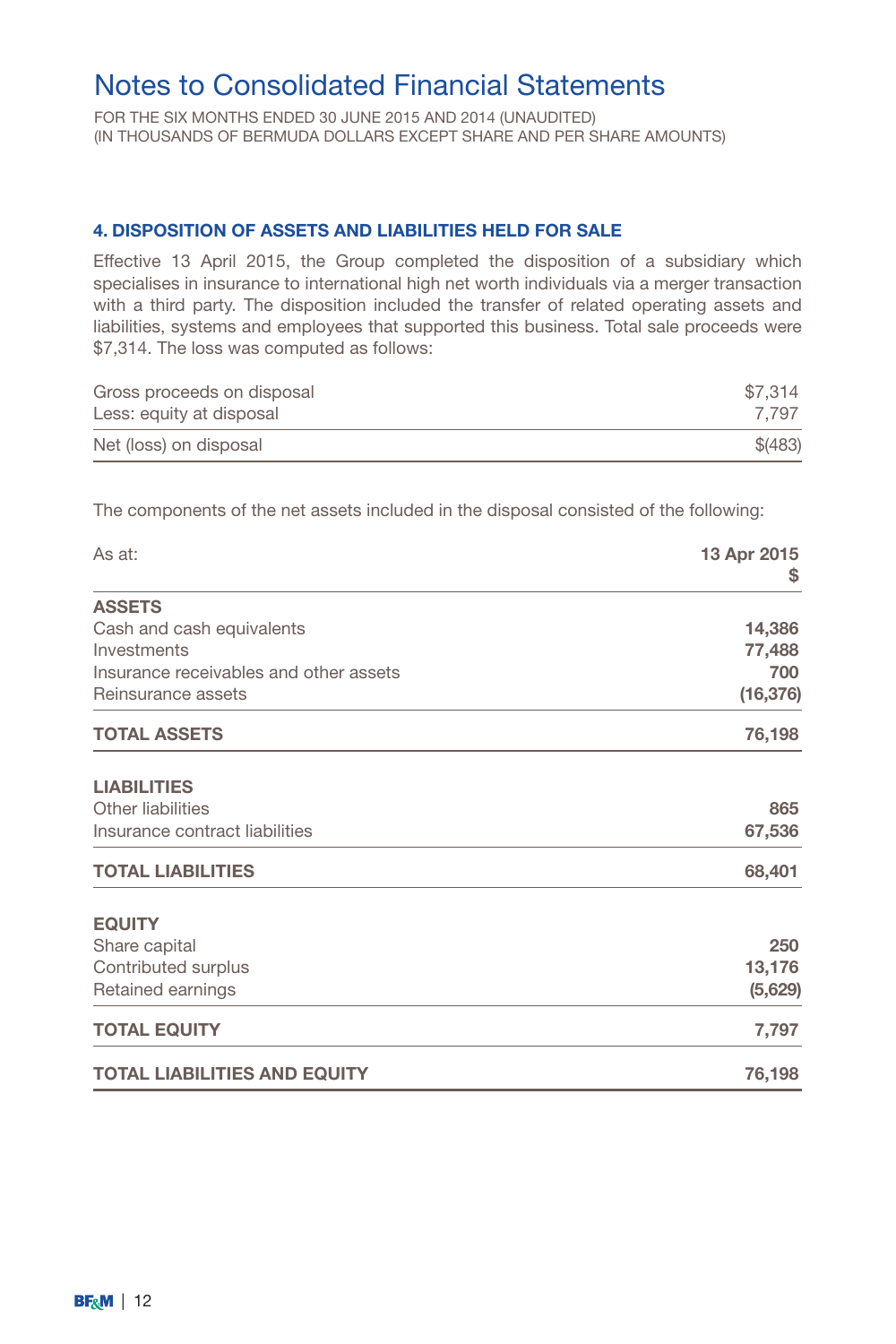FOR THE SIX MONTHS ENDED 30 JUNE 2015 AND 2014 (UNAUDITED) (IN THOUSANDS OF BERMUDA DOLLARS EXCEPT SHARE AND PER SHARE AMOUNTS)

The net assets and liabilities of the disposal group were comprised almost entirely of financial assets and liabilities that were not within the scope of the measurement requirements of IFRS 5 - Non-current Assets Held for Sale and Discontinued Operations and are therefore measured according to other relevant standards. IFRS 5 does not address the situation which arises when the carrying amount of scoped-in non-current assets are less than the amount by which a disposal group's carrying amount exceeds its fair value less costs to sell. We concluded that it is appropriate to recognise the loss on disposition at the time the transaction was completed and the related assets and liabilities were derecognised.

This subsidiary was included within our health, life, annuity and pension (Bermuda) reporting segment. The operations and cash flows of this subsidiary can be clearly distinguished, operationally and for financial reporting purposes. However, while separate, it does not represent a major line of business for the group and as a result has not been separately disclosed as discontinued operations within the consolidated statement of income.

The composition of the assets and liabilities of the disposal group classified as held for sale included in the consolidated statement of financial position as at 31 December 2014 were as follows:

|                                                                        | 2014      |
|------------------------------------------------------------------------|-----------|
|                                                                        | S         |
| <b>Assets</b>                                                          |           |
| Cash and cash equivalents                                              | 6.123     |
| Investments                                                            | 106.049   |
| Insurance receivables and other assets                                 | 799       |
| Reinsurance assets                                                     | (15, 328) |
| Intangible assets                                                      | 18        |
| <b>TOTAL Assets of disposal group classified as held for sale</b>      | 97,661    |
| Liabilities                                                            |           |
| Other liabilities                                                      | 952       |
| Insurance contract liabilities                                         | 73,200    |
| <b>TOTAL Liabilities of disposal group classified as held for sale</b> | 74.152    |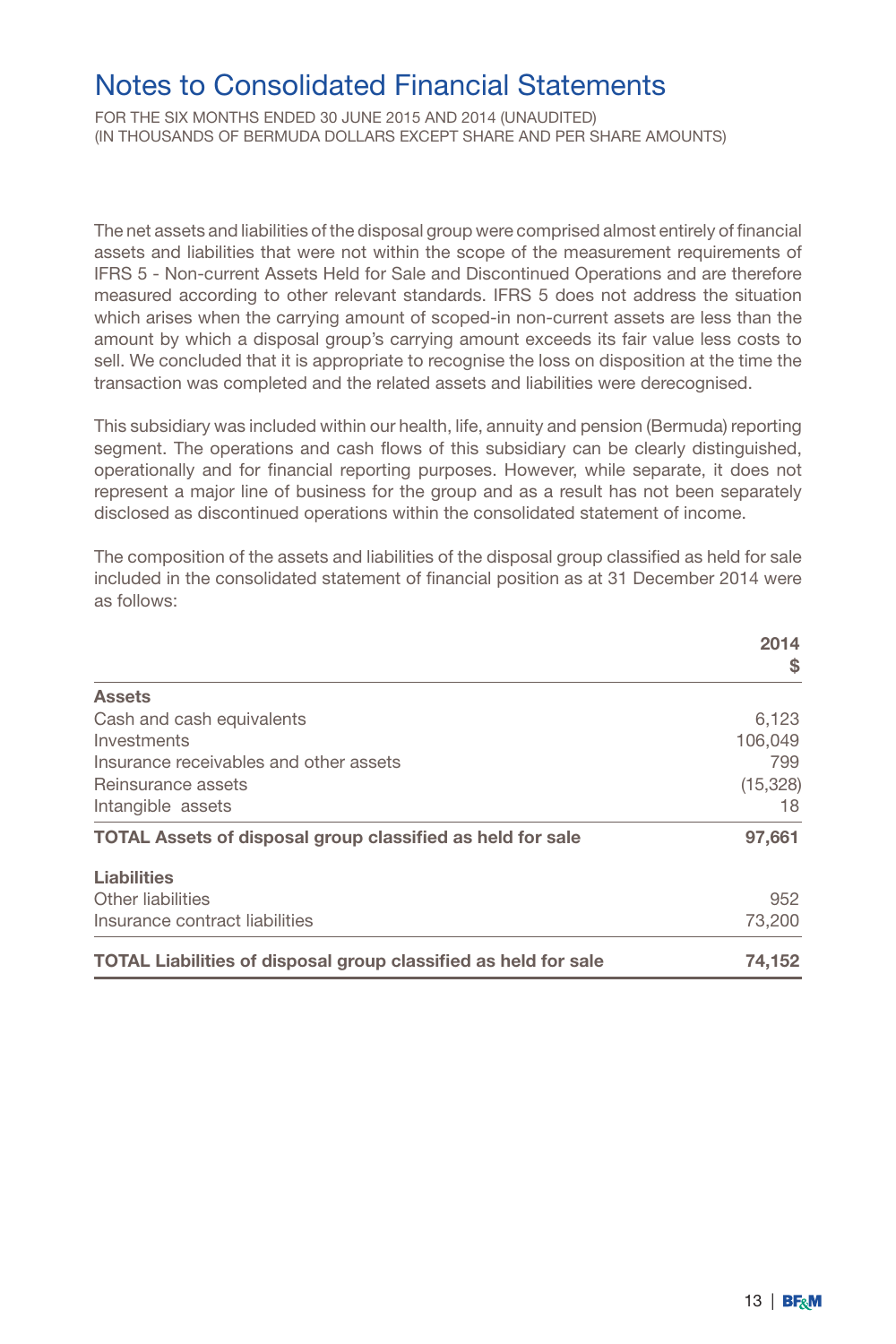### Directors & Group Senior Management Team

#### Board of Directors

Gavin R. Arton, Chairman L. Anthony Joaquin, FCA, Deputy Chairman Nancy L. Gosling, B.Comm., LL.D., C.G.A. Gregory D. Haycock, FCA, JP Stephen W. Kempe Catherine S. Lord, B.Sc., JP Garry A. Madeiros, OBE, FCA, JP Richard D. Spurling 1 Ann B. Teixeira, LLIF C.L.F. "Lee" Watchorn, FCIA, FSA R. John Wight, CPA, CA, CPCU

1 Retired April 2015

#### Group Senior Management Team

| R. John Wight        | Group President and Chief Executive Officer                       |
|----------------------|-------------------------------------------------------------------|
| Michael White        | Group Chief Financial Officer                                     |
| Abigail Clifford     | Group Chief Human Resources Officer                               |
| <b>Paul Matthews</b> | Group Chief Information Officer                                   |
| Ingrid Innes         | <b>ICBL. Chief Executive Officer</b>                              |
| Marc Shirra          | Island Heritage, Chief Executive Officer                          |
| Glen Gibbons         | Senior Vice President, BF&M General                               |
| <b>Patrick Neal</b>  | Senior Vice President, BF&M Business Development                  |
| Bryan O'Neal         | Senior Vice President, BF&M,<br>Operations and Corporate Strategy |
| Goulbourne Alleyne   | ICBL, Deputy Chief Executive Officer                              |
|                      |                                                                   |

#### Directors & Officers Share Interests

The total shares held by Directors and Officers at 30 June 2015 were 407,466 (30 June 2014 - 394,521).